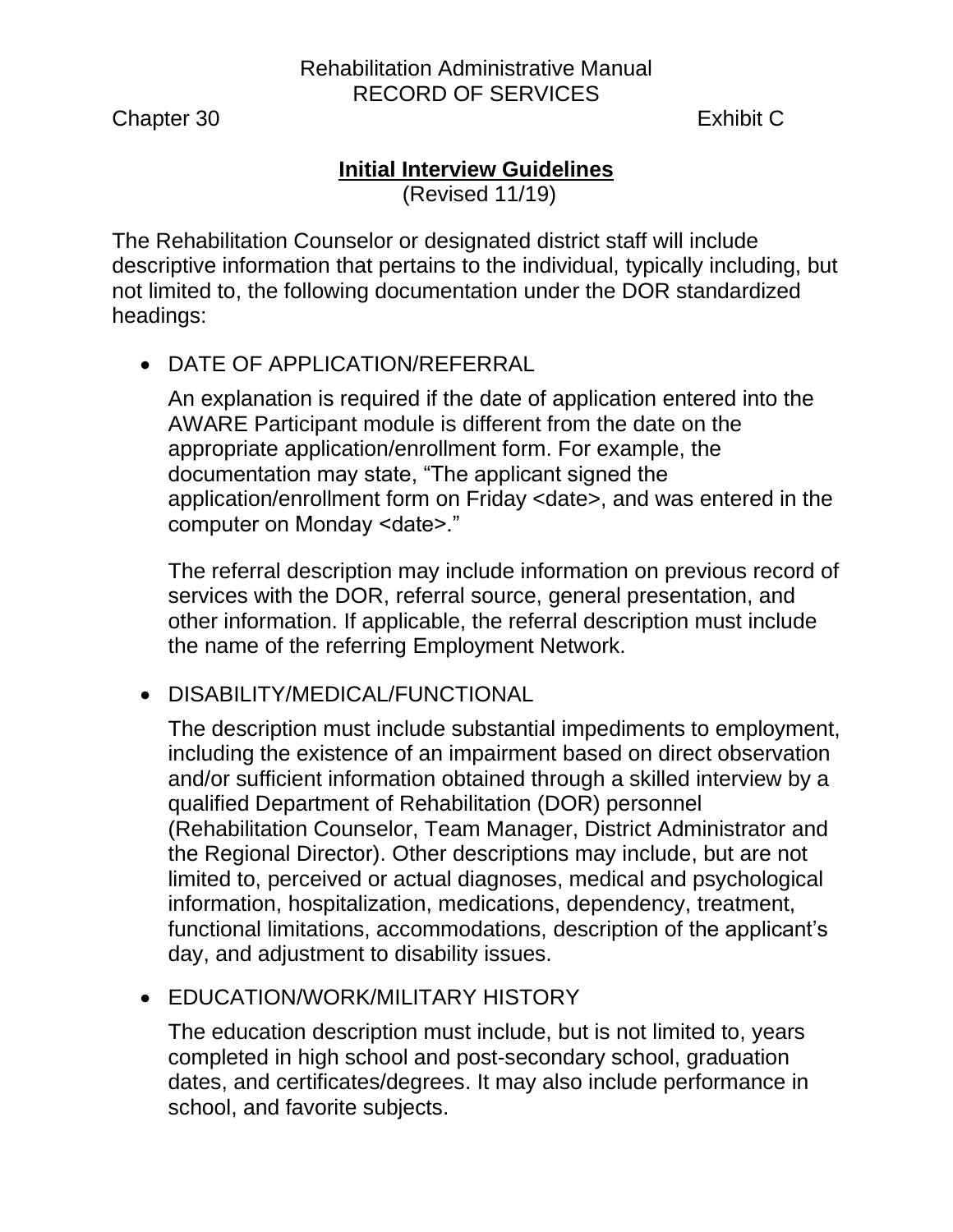Work/military description may include, but is not limited to, job titles, duties, employers, years of service, soft skills, reasons for leaving, wages, and details of military service performance and discharge.

### • VOCATIONAL AREAS OF INTEREST

The description may include, but is not limited to, the individual's current stated areas of employment interest, include past and current barriers to employment, transferable skills, geographic area desired, hobbies, and desired working conditions.

### • FINANCIAL/LEGAL

The financial description may include, but is not limited to, current monthly income and liquid assets for self and household members, monthly medical expenses that are necessary to function independently, benefits, health coverage, conservatorship, and payee.

### • PERSONAL/TRANSPORTATION

The personal description may include, but is not limited to, social supports, living arrangement, marital status, number of dependents, child or elder care concerns, and pets. It should also include family and people who know the individual well.

The transportation description may include, but is not limited to, preferred method of transportation, available public transit information, and support system for transportation by others. It may also include the type, age, and working condition of the individual's vehicle, and the status of the individual's driver license and driving record.

# • NEED FOR ASSISTIVE TECHNOLOGY

The description may include, but is not limited to, current or past assistive technology (A.T.) assessments or use of devices, and recommendations for A.T. assessments or devices, if applicable.

### • APPLICANT'S VIEWS

The description may include, but is not limited to, direct quotes or expressions that characterize consumer satisfaction, concerns, how